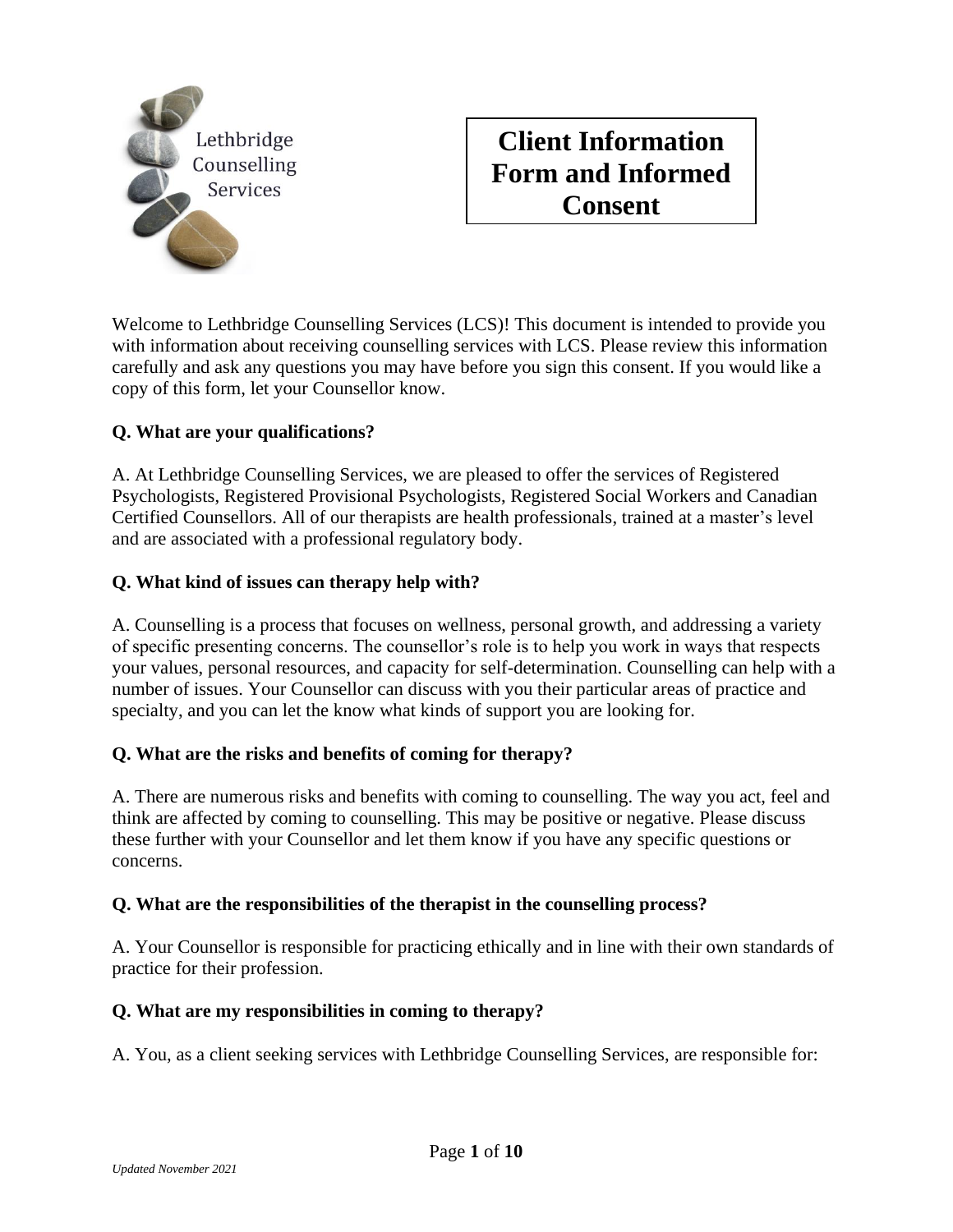- Attending sessions as scheduled and letting your Counsellor know if you need to cancel or change an appointment. Please contact your Counsellor directly to advise of cancellations and rescheduling.
- Completing homework as discussed
- Being an active participant in the counselling process
- Not attending the LCS office if you are ill (symptoms consistent with COVID-19), if you are awaiting a COVID-19 test result, or if you have tested positive for COVID-19 in the previous 14 days).

#### **Q. Are there alternatives to counselling?**

A. There are many ways people may choose to deal with struggles in their life and counselling is definitely one option. Other options may be to talk to your doctor or see a natural health practitioner. Talking with friends and family may also be helpful.

Some presenting concerns, however, are best handled with professional assistance. Not dealing with personal issues can have consequences in the long-run including the problem potentially getting worse and negative impacts on your studies, relationships, or health.

#### **Q. How can I access services?**

A. Services are available in person at the LCS office or online via ZOOM (Encrypted Health Care version) to Alberta residents.

#### **Q. What do I need to know about virtual services?**

A. If you are accessing services virtually it requires that you have a basic level of comfort with and access to technology and are familiar with programs such as ZOOM and email. It also requires you to be comfortable with having only online / telephone access to a Counsellor, as you will not be meeting with them in-person.

Although research has shown that online counselling is generally not as effective as face-to-face counselling, it is certainly a good option for individuals who would not otherwise access counselling services (due to, for instance, living in an isolated area or having a schedule that would make it difficult to attend counselling at an office).

There are also risks associated with online counselling including pitfalls associated with technology. There may be unplanned service disruptions, lag time in online conversations, and delays in sending and receiving emails. There are also security risks always present with transmitting information online. It is your responsibility to be familiar with the terms of service for the technology being used.

Attending counselling over the computer or telephone is not for everyone. If it is felt that you would better benefit from another service, a referral may be made. Please note that if you are currently feeling suicidal or homicidal, e-counselling or telephone counselling is not an appropriate service for you. Please contact your local mental health clinic or hospital.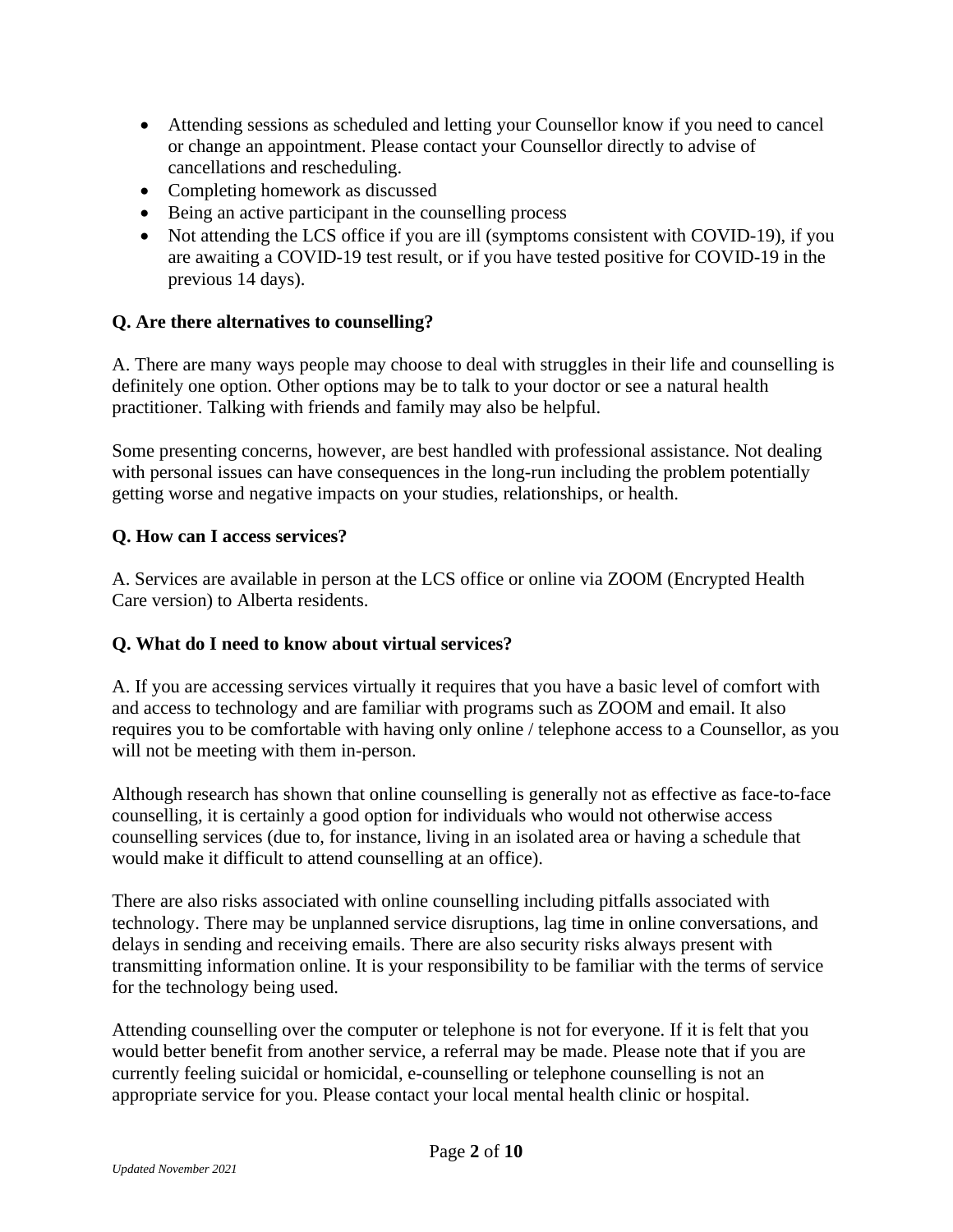While every effort is made to ensure the safety and security of online counselling material (emails and live chats), vulnerabilities still exist. For instance, it is possible for third parties to intercept email sent between client and counsellor. It is also possible at times to misdirect your email message by failing to pay attention to the address of the person to whom you are writing.

We suggest the following guidelines for the use of email in online counselling:

• Use a personal or home computer - it is safer simply by virtue of the fact that far less people have access to it.

• Avoid sending/receiving emails at wireless (Wi-Fi) hotspots unless you are sure your connection is secure or you are prepared to take the risk.

• Make a point of double checking the 'To' address field prior to clicking 'Send'.

• You may wish to consider requesting a 'return receipt' so that your counsellor acknowledges your email upon receiving it.

• Use a password for access to your computer and email account and log out when you are finished.

• Ensure all security software (such as anti-virus and firewall applications) and system software updates are installed.

• You may also wish to consider encryption of your email.

• If receiving services via telephone, we ask that you call us at the number provided (vs. using calling you) – this reduces the risk of breaching your privacy if someone else answers the phone.

\*This section adapted from: [http://www.aut.ac.nz/being-a-student/current-postgraduates/your-health-and](http://www.aut.ac.nz/being-a-student/current-postgraduates/your-health-and-wellbeing/counselling/online-counselling/online-counselling-benefits-and-risks)[wellbeing/counselling/online-counselling/online-counselling-benefits-and-risks](http://www.aut.ac.nz/being-a-student/current-postgraduates/your-health-and-wellbeing/counselling/online-counselling/online-counselling-benefits-and-risks)

#### **Q. What is in my file?**

A. As soon as you fill out the client information form and sign this consent form, a file is created for you. You have the right to view your client file as long as it does not cause you, or anyone else harm to do so, or for other reasons as outlined by applicable laws. Your Counsellor must keep your file for a minimum of 10 years from the end of therapy, after which your file will be shredded. Depending on your situation your file may be retained longer. Please discuss this with your therapist if you have questions.

#### **Q. How are files stored?**

A. Paper files are stored in a locked filing cabinet in the LCS main office. Your Counsellor is only one with regular access to your file. An extra key to each cabinet is stored in a locked cabinet in case of an emergency (i.e. your Counsellor is ill and unable to see you and another LCS staff needs to reach you to advise of this).

Due to COVID-19, your Counsellor may be working from home at times if providing virtual services. In this case, files are stored in a locked cabinet and are transported securely.

If your Counsellor is storing files electronically, then files are stored securely on an encrypted and password protected server and are accessed only by your Counsellor on their personal and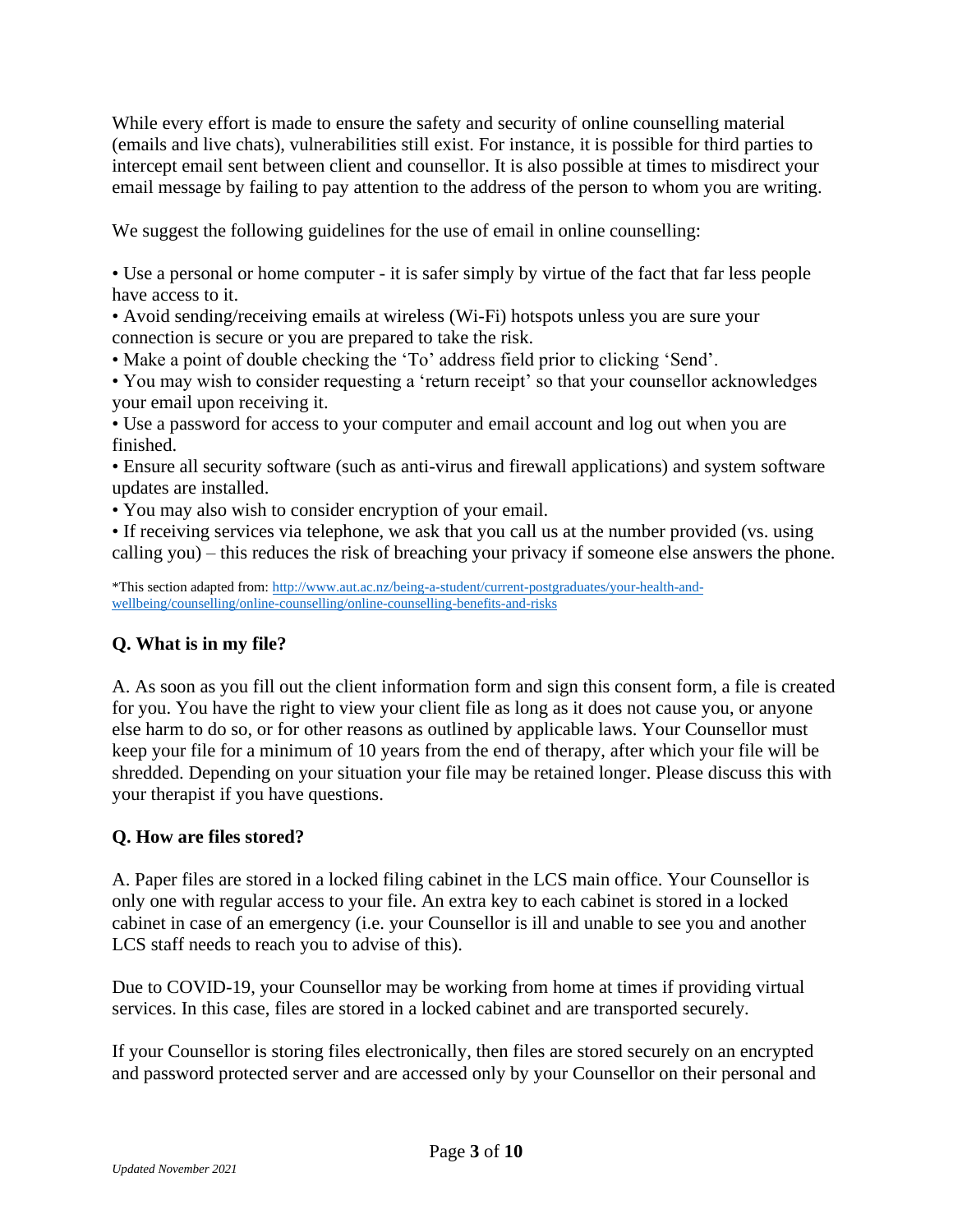password protected device. Your Counsellor will advise of specific details of their file storage. Please be sure to ask if you have any questions.

#### **Q. Can I be friends with my therapist?**

A. Your relationship with your Counsellor is a professional one guided by rules and ethics. As such, your therapist cannot:

- Have a business or personal friendship relationship with you
- Be your therapist if we are related
- Be your friend on Facebook or any other social media site
- Share their personal email
- Ever have any type of romantic or sexual relationship with you, or with any people close to you
- Be your supervisor, teacher or evaluator
- Receive gifts from you

#### **Q. How private is my information?**

A. All information shared by you within sessions is confidential and generally will not be shared with anyone unless you give your Counsellor written permission to do so. Below are some exceptions to this.

Legally and ethically, your counsellor must breach your confidentiality if:

- You threaten to do harm or kill yourself or another person.
- They become aware that a minor (under age 18), a dependent adult, a person in care or other vulnerable person/animal has been harmed (past or present), or is in danger of being harmed.
- They receive a court order (subpoena) that makes it so we must release your information/or if the court requires me to testify at a court hearing.
- You have an open claim with the Worker's Compensation Board (WCB), and they request your records
- You are accessing services through an Employee Assistance Plan. In this case, your EAP may have access to information about you including: session dates, if you no-show or cancel with less than 24 hours' notice for an appointment, risk assessment information should you appear to pose a risk to yourself or another person, the nature of your presenting concern and your case disposition when services are complete.
- Please note that that there are times information will not be released even if you request it, if the Counsellor deems that doing so may cause harm to you or a third party.

To further protect your privacy, please be aware:

• Your Counsellor will not greet you outside of the Lethbridge Counselling Services office **unless you greet them first.** 

\*Please note that Lethbridge Counselling Services Counsellors do share information internally for the purposes of peer consultation and supervision. Only non-identifying information is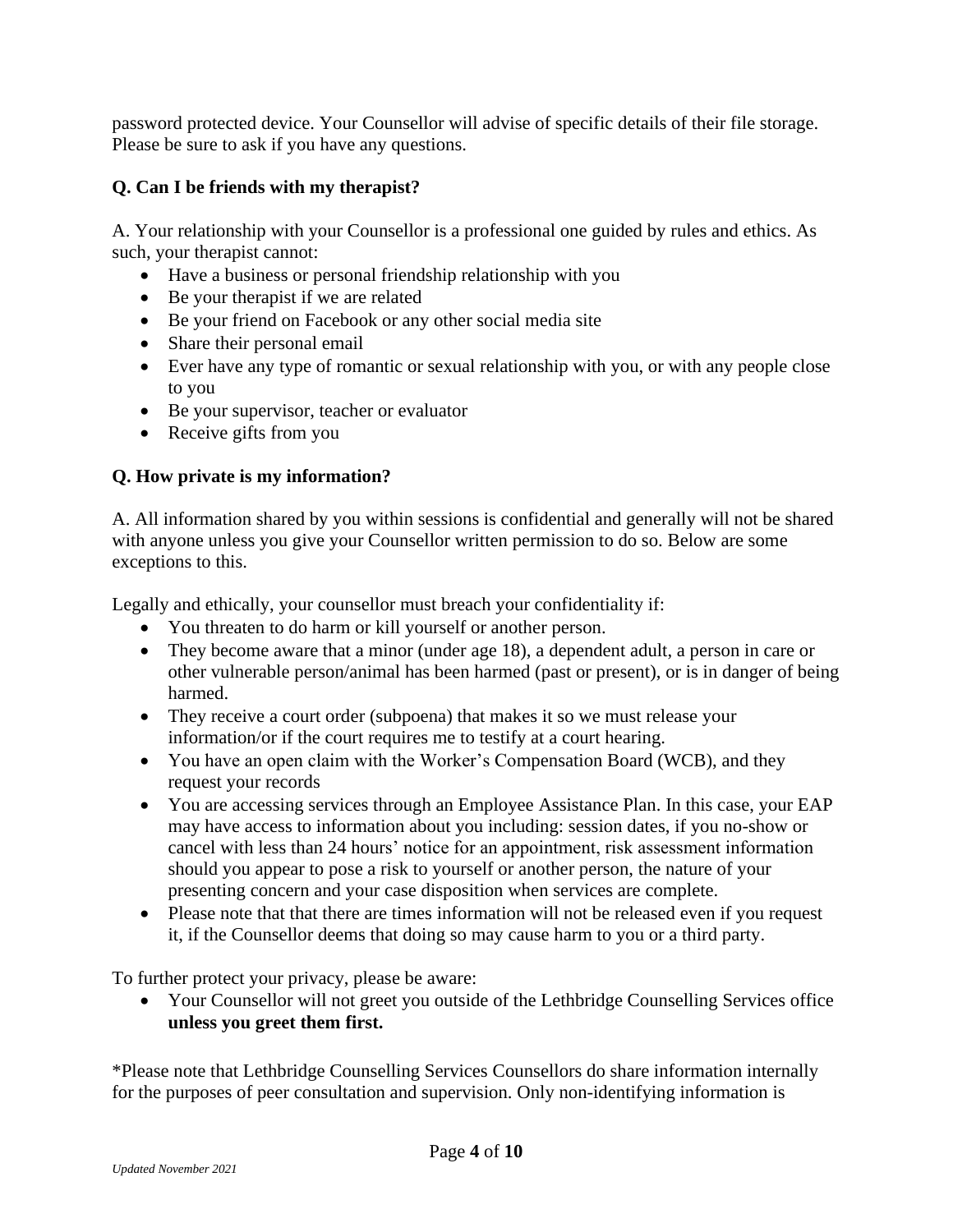shared, this is for the purposes of providing you with the best possible service during your time with us.

\*\*Also note that Counsellors at Lethbridge Counselling Services use a shared Outlook calendar system in order to manage bookings, so your name and contact information will be visible in the calendar. The other Counsellors on the team along with our Intake Volunteer(s) may see this information. All LCS staff and volunteers have signed an Oath of Confidentiality. Your Counsellor also maintains a mobile Outlook calendar. All Counsellor's mobile devices are password protected.

\*\*\* For billing purposes, Counsellors at Lethbridge Counselling Services use a program called Wave Accounting for bookkeeping and billing purposes. This is an internet based application with a secure login. Your name and email address will be stored in this program in order to create invoices for services. No other identifying information is put into this system. If your Counsellor is direct billing your benefits company for services, your benefits provider will have access to appointment dates and the amount billed.

#### **Q. How long does counselling take?**

A. The length of counselling (# of sessions) will vary depending on your individual issues and needs. This is something you will discuss with your Counsellor in discussing your goals for the therapy process.

#### **Q. Is counselling covered by my employee health plan?**

A. Many employee/student health plans with extended health benefits may cover all or a portion of counselling services. Each plan is different in terms of the amount of coverage, number of sessions, and qualifications required for the therapist. Check with your Health Benefits Plan Administrator if you are unsure.

#### **Q. How much does counselling cost?**

A. The cost per session for this service varies per therapist. Regular non-subsidized fees range between \$80 and \$175 per hour. Your fee will be discussed and set at your first appointment.

#### **Q. Can you direct bill for services?**

A. Many of our Counsellors do offer direct billing options through Blue Cross, ASEBP and TELUS e-claims. You can discuss with your therapist what options may be available to you at the time of your first appointment. Please note that it is your responsibility to ensure there is adequate coverage for services rendered. If you reach your maximum, or your benefits are exhausted, you are responsible for any amounts left owing.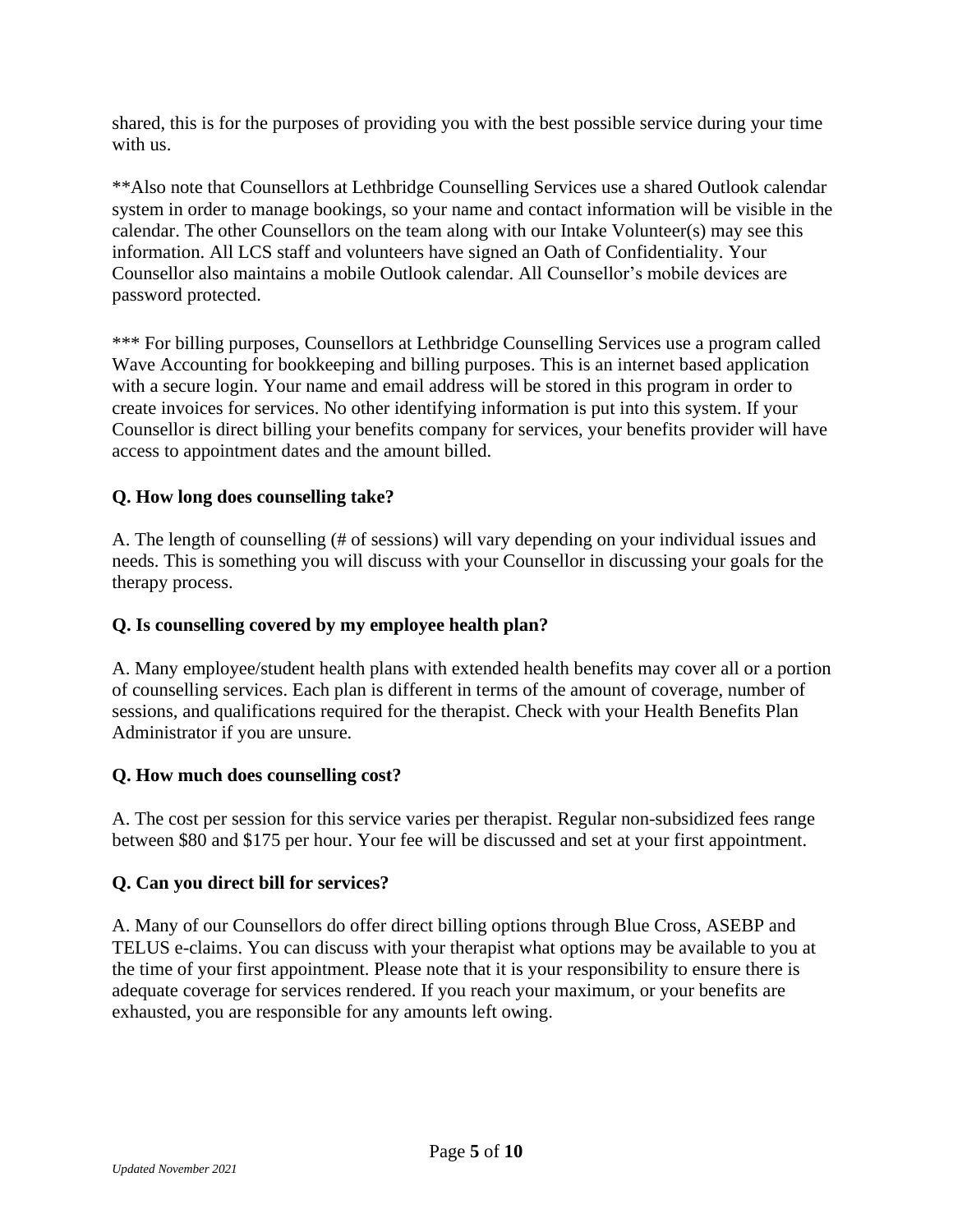#### **Q. What if I don't pay?**

A. If there is a balance owing for services due to a no-show, insurance non-payment, or other arrangements not honoured by you, your Counsellor reserves the right to contact your insurance company regarding coverage or to send your outstanding account to collections for payment. Non-payment may result in a disruption of services.

#### **Q. What hours do you have available for counselling appointments?**

A. Counsellors are available for day and evening appointments. Each Counsellor has their own specific schedule, so please inquire as to your Counsellor's specific availability.

#### **Q. How long is a counselling session?**

A. Counselling sessions are generally 50-55 minutes in length, unless previously arranged. Fees for longer sessions will be charged accordingly, and as discussed with your Counsellor.

#### **Q. What if I need to cancel an appointment?**

A. All cancellations must be made more than 24 hours in advance of the appointment whenever possible. Failure to cancel within 24 hours or not attending a scheduled appointment (without rescheduling or cancelling) may result in being billed for the missed session. If you are more than 15 minutes late for your scheduled appointment, this is counted as a missed appointment and again, you may be billed. Your Counsellor will be glad to meet with you for the remaining portion of your appointment if you wish.

#### **Q. What if I am in crisis?**

A. During business hours, please call 403-942-0452 or email [lethbridgecounselling@gmail.com](mailto:lethbridgecounselling@gmail.com) and your Counsellor may be able to arrange to see you for an emergency appointment. If you are in crisis (outside of business hours or if you are not able to reach your Counsellor), contact the Distress Line (403.327.7905), call 911, or attend the emergency room at the Chinook Regional Hospital. Please note that Lethbridge Counselling Services is not a crisis service can and cannot guarantee availability of crisis support.

#### **Q. Do you provide child care?**

A. No, child care is not provided and children cannot be brought to sessions (with the exception of small infants).

#### **Q. What about safety?**

A. We ask that you do not attend sessions while under the influence of alcohol or drugs as this negatively impacts both your safety and the safety of your therapist. We also do not allow any aggressive or abusive behaviour directed towards other clients accessing services or towards the therapist (in office, on the phone or by email). LCS is meant to be safe space. If your therapist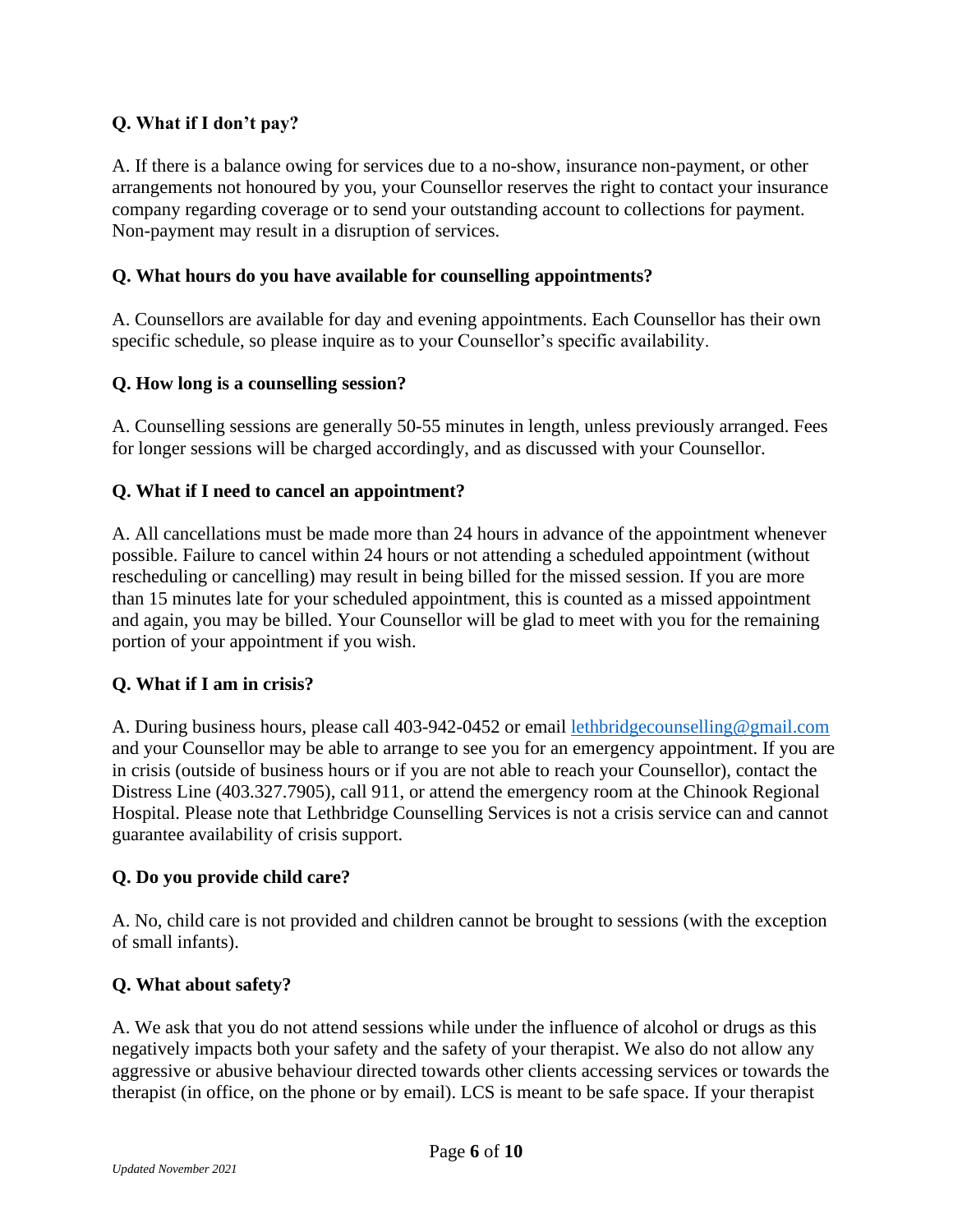feels threatened by any action (verbal or physical) made by you, you will be asked to leave and services may be discontinued.

#### **Q. What if I am not happy with my therapy experience?**

A. We encourage you to share your concerns with your Counsellor and we can see what we can do to make things better. You also have a right to request a referral to another therapist if you feel like your Counsellor is not the right fit for you.

If you feel that your Counsellor has acted unethically, you can choose to contact their professional association to file a complaint. Please note that if you choose to do so, your Counsellor will need to share important information about services provided to you as contained in your file.

#### **Q. How do I know when counselling is finished?**

A. Counselling can be discontinued at any time by either the client or the therapist. Ideally though it is joint decision when you as the client feel as though you have met the goals you set for yourself in counselling and no longer require the service.

#### **My Consent**

This consent is valid from the date it is signed and will expire at the termination of services after which the file will be closed.

You have the right to withdraw this consent at any time, without prejudice, during the course of service delivery. Should you wish to do so, please let your Counsellor know and this will be documented on your file and services will be discontinued.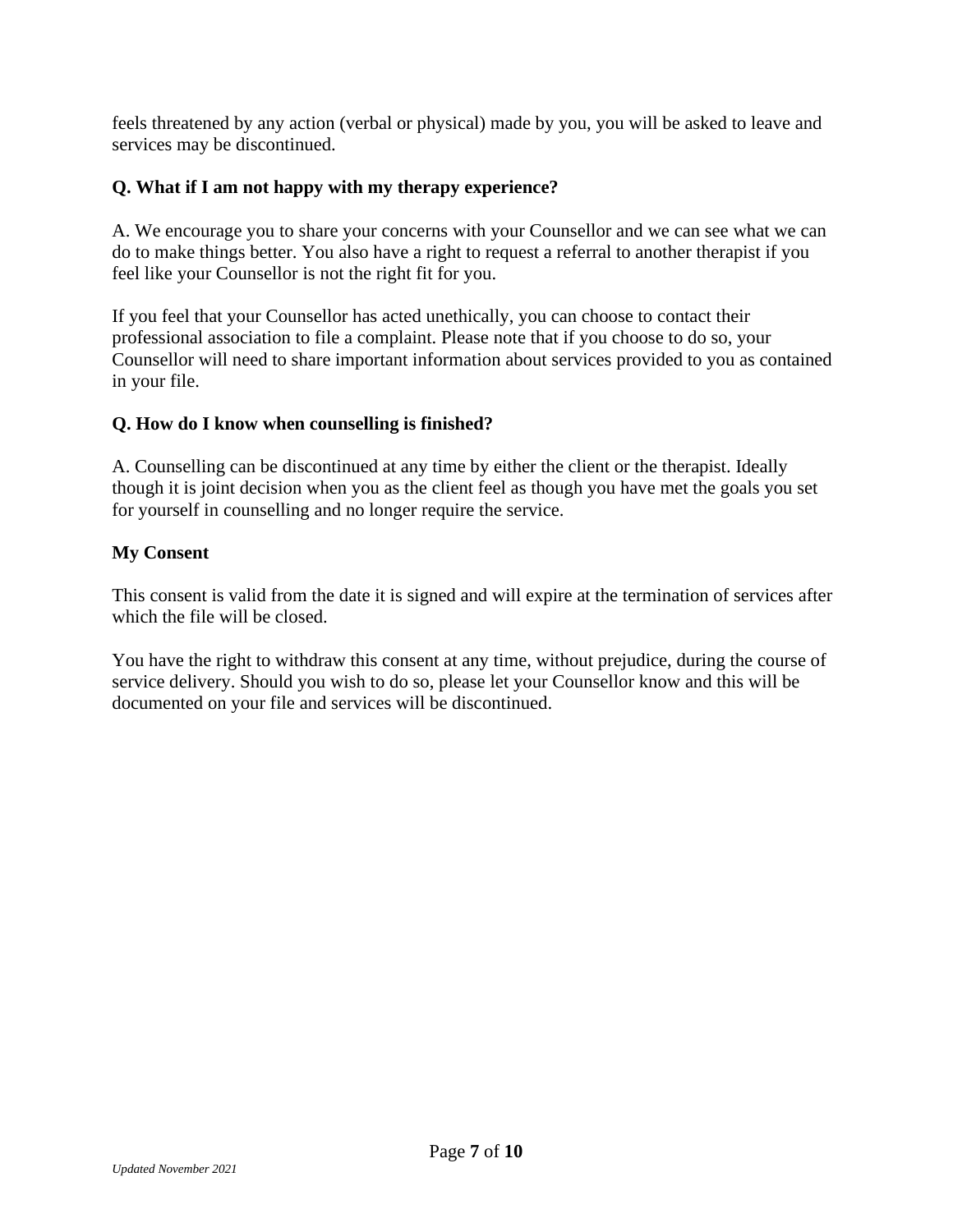| <b>CLIENT:</b>                                                                                       |  |  |  |  |
|------------------------------------------------------------------------------------------------------|--|--|--|--|
| I (WE) HAVE HAD THE CHANCE TO ASK QUESTIONS ABOUT THIS FORM _____ (initial)                          |  |  |  |  |
| A COPY OF THIS FORM HAS BEEN OFFERED TO ME (US) ______ (initial)                                     |  |  |  |  |
| I UNDERSTAND WHAT THIS FORM SAYS, AND I HERBY PROVIDE MY INFORMED CONSENT<br><b>FOR COUNSELLING:</b> |  |  |  |  |
|                                                                                                      |  |  |  |  |
|                                                                                                      |  |  |  |  |
|                                                                                                      |  |  |  |  |
|                                                                                                      |  |  |  |  |
|                                                                                                      |  |  |  |  |
|                                                                                                      |  |  |  |  |

| <b>THERAPIST:</b>                                                                                                                                                                                                                                        |  |  |  |  |
|----------------------------------------------------------------------------------------------------------------------------------------------------------------------------------------------------------------------------------------------------------|--|--|--|--|
| I HAVE DISCUSSED THIS INFORMED CONSENT WITH MY CLIENT (initial)                                                                                                                                                                                          |  |  |  |  |
| In my professional opinion the above person appears to understand the information I have presented and<br>there does not appear to be a reason why this person is not fully competent to give informed consent to<br>participate in the therapy process. |  |  |  |  |
| Consent was: Consent was: Consent was: Consent was:                                                                                                                                                                                                      |  |  |  |  |
| Therapist Signature:<br><b>Date:</b>                                                                                                                                                                                                                     |  |  |  |  |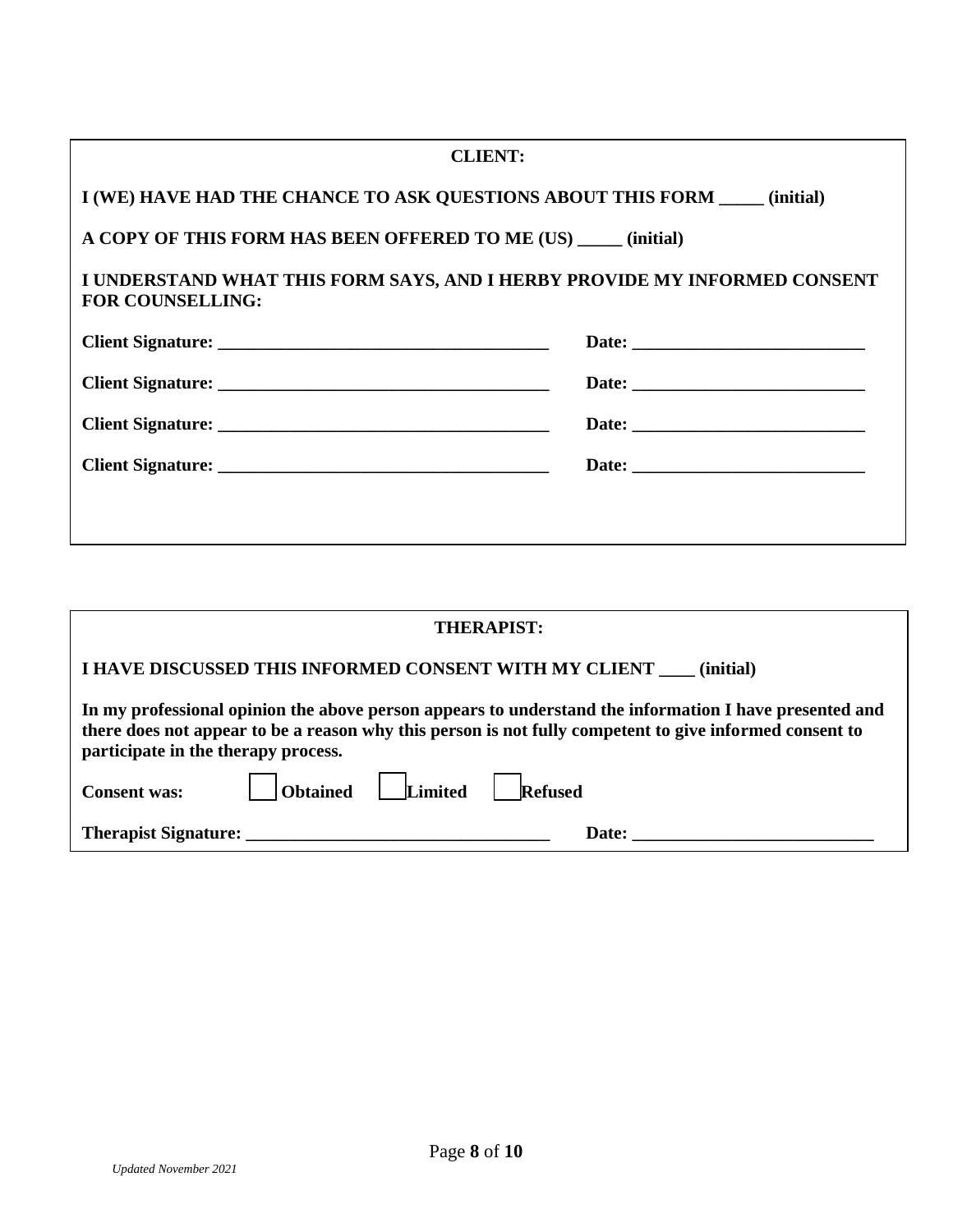| Lethbridge  |
|-------------|
| Counselling |
|             |
|             |
|             |

# **Client Information Form**

|     | D.O.B.     |
|-----|------------|
|     | dd/mm/yyyy |
| (2) | D.O.B.     |
|     | dd/mm/yyyy |
| (3) | D.O.B.     |
|     | dd/mm/yyyy |

| Preferred name if different than above: |  |  |  |  |
|-----------------------------------------|--|--|--|--|
|-----------------------------------------|--|--|--|--|

Pronouns:

Address:

| Phone #: | Home Message ok? Yes                                                                                                                                                                                                                                                                                                                                                                                                               | $\overline{N_0}$ |
|----------|------------------------------------------------------------------------------------------------------------------------------------------------------------------------------------------------------------------------------------------------------------------------------------------------------------------------------------------------------------------------------------------------------------------------------------|------------------|
|          | Cell Message ok? $Yes \n\begin{array}{ c c }\n\hline\n\end{array} No \n\begin{array}{ c c }\n\hline\n\end{array} No \n\begin{array}{ c c }\n\hline\n\end{array} No \n\begin{array}{ c c }\n\hline\n\end{array} No \n\begin{array}{ c c }\n\hline\n\end{array} No \n\begin{array}{ c c }\n\hline\n\end{array} No \n\begin{array}{ c c }\n\hline\n\end{array} No \n\begin{array}{ c c }\n\hline\n\end{array} No \n\begin{array}{ c $ |                  |

÷.

Email:

What is the best way to get a hold of you?

### **Extended Health Benefits Information**:

Company:

Group #: ID#:

If coverage is not yours, name of insured member: